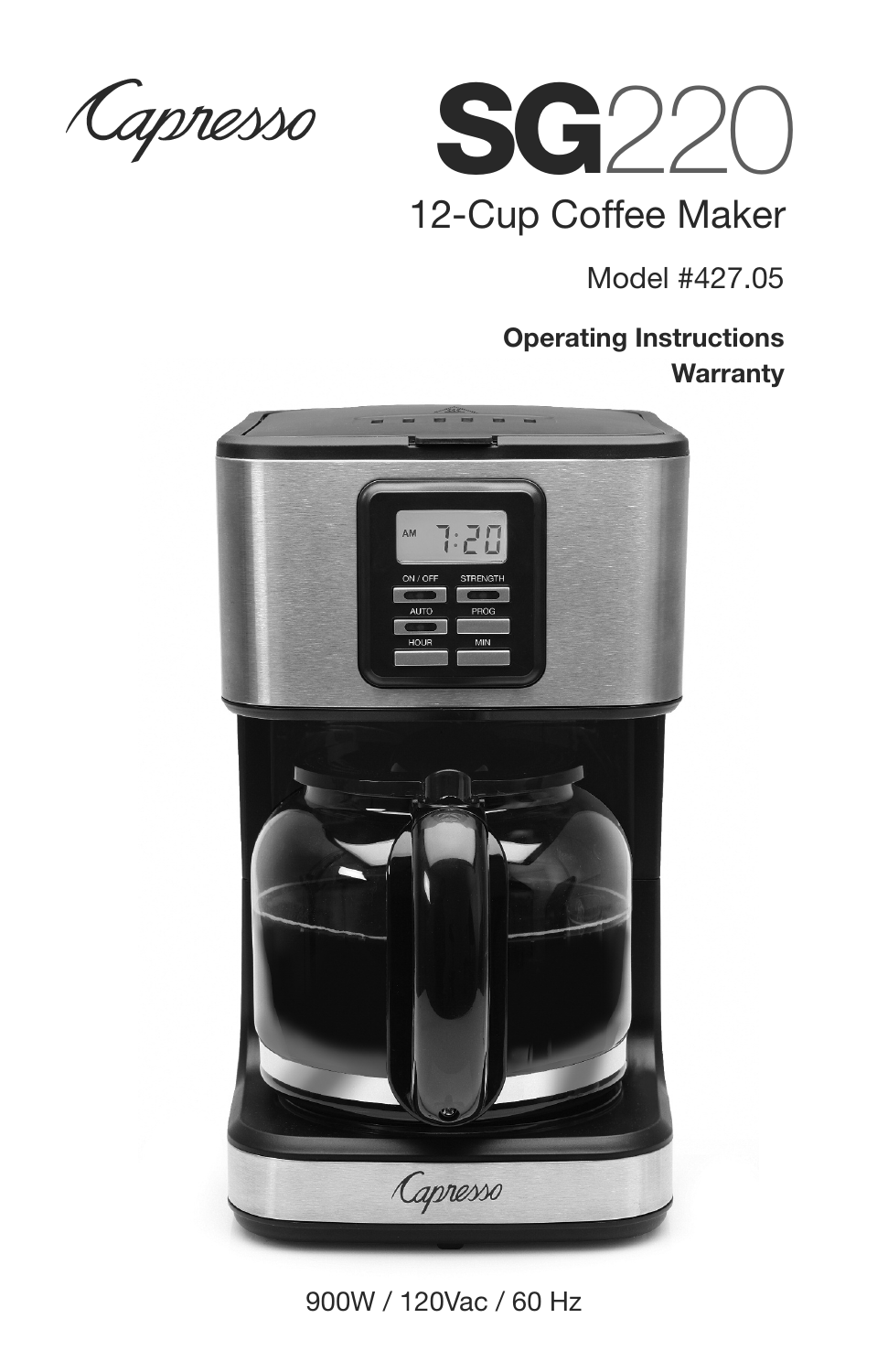## **IMPORTANT SAFEGUARDS**

When using electrical appliances, basic precautions should always be followed, including the following:

- 1. Read all instructions before using the coffee maker.
- 2. Make sure that your outlet voltage corresponds to the voltage stated on the rating label of the coffee maker.
- 3. To protect against fire, electric shock and injury to persons do not immerse cord, plug, or appliance in water or other liquid.
- 4. Close supervision is necessary when any appliance is used by or near children.
- 5. Unplug from outlet when not in use and before cleaning. Allow to cool before putting on or taking off parts, and before cleaning the appliance.
- 6. Do not operate any appliance with a damaged cord or plug or after the appliance malfunctions, or has been damaged in any manner. Return appliance to an authorized service facility for examination, repair or adjustment.
- 7. The use of accessories not recommended by Capresso may result in fire, electric shock or injury to persons.
- 8. Do not let cord hang over edge of table or counter, or touch hot surfaces.
- 9. Do not place on or near a hot gas or electric burner, or in a heated oven.
- 10. The carafe is designed for use with this appliance. It must never be used on a range top.
- 11. Do not clean carafe with cleansers, steel wool pads, or other abrasive material.
- 12. To disconnect, turn any control to "Off", remove plug from wall outlet. Always hold the plug, never pull the cord.
- 13. Scalding may occur if the cover is opened or removed during the brewing cycles. Be careful not to get burned by the steam.
- 14 Some parts of appliance are hot when operated, do not touch with hands. Use handles or knobs only.
- 15. Never leave the empty carafe on the keep warm plate otherwise the carafe is liable to crack.
- 16. Never use the appliance if the carafe shows any signs of cracks or carafe has a loose or weakened handle. Only use the carafe with this appliance. Use carefully as the carafe is very fragile.
- 17. Do not set a hot carafe on a hot or cold surface.
- 18. Do not operate the coffee maker without water.
- 19. This appliance is not intended for use by persons (including children) with reduced physical, sensory or mental capabilities, or lack of experience and knowledge, unless they have been given supervision or instruction concerning use of the appliances by a person responsible for their safety.
- 20. Children should be supervised to ensure that they do not play with the appliance.
- 21. Do not use outdoors.
- 22. Do not use appliance for other than intended use.
- 23. FOR HOUSEHOLD USE ONLY.

# **SAVE THESE INSTRUCTIONS**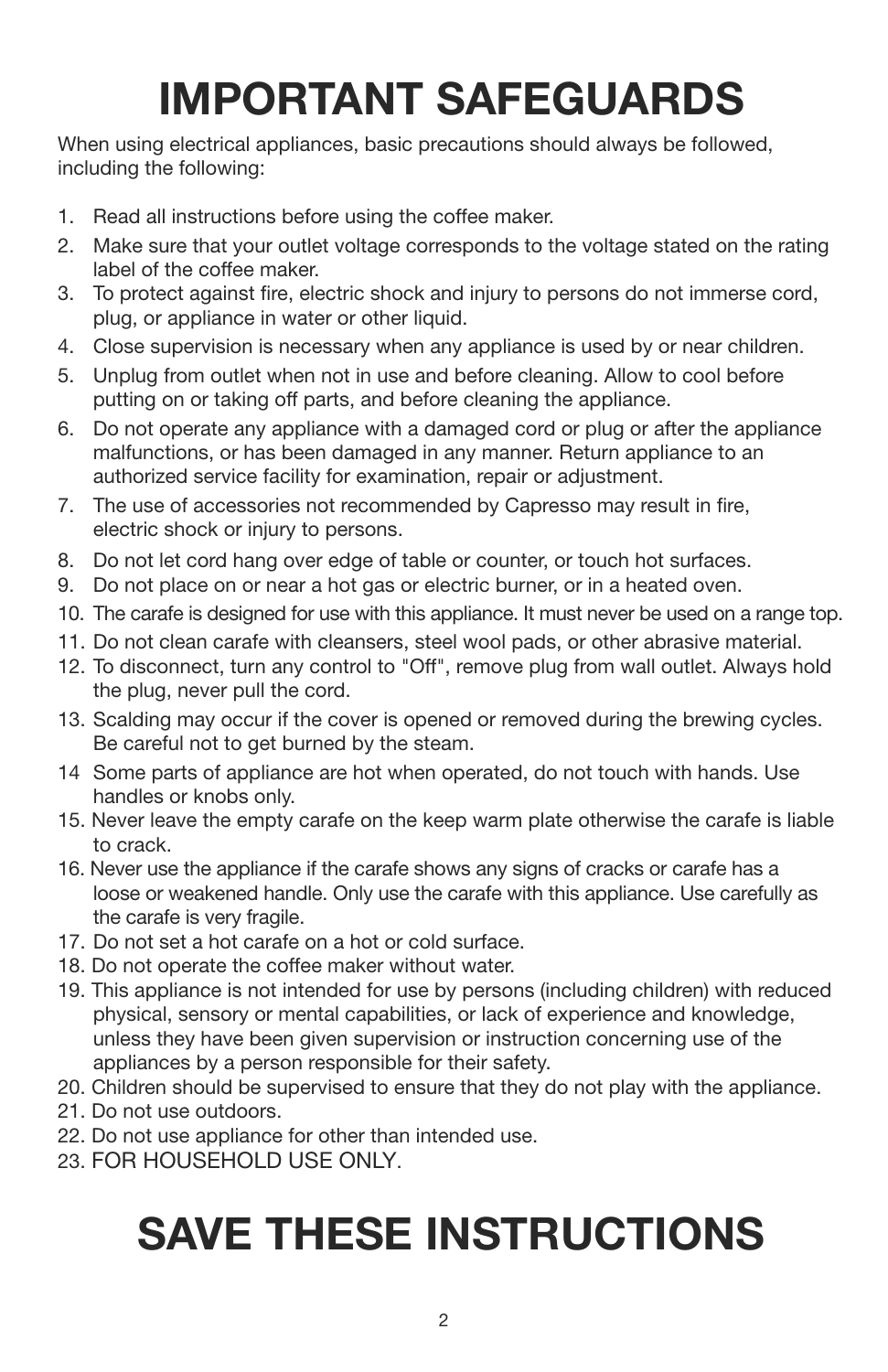### **SPECIAL CORD SET INSTRUCTIONS**

Regarding your cord set:

- A. A short power-supply cord is to be provided to reduce risks resulting from becoming entangled in or tripping over a longer cord.
- B. Extension cords may be used if care is exercised in their use.
- C. If an extension cord is used,
	- 1) The marked electrical rating of the extension cord should be at least as great as the electrical rating of the appliance,
	- 2) If the appliance is of the grounded type, the extension cord should be a grounding type 3-wire cord, and
	- 3) The longer cord should be arranged so that it will not drape over the counter top or table top where it can be pulled on by children or tripped over.
- D. This appliance has a polarized plug (one blade is wider than the other). As a safety feature,this plug will fit in a polarized outlet only one way. If the plug does not fit fully in the outlet, reverse the plug. If it still does not fit, contact a qualified electrician. Do not attempt to defeat this safety feature.

### **CAUTION**

This appliance is for household use. Any servicing other than cleaning and user maintenance should be performed by an authorized service representative.

- Do not immerse base in water or try to disassemble.
- To reduce the risk of fire or electric shock, do not remove the base. No user serviceable parts inside. Repair should be done by authorized service personnel only.
- Never use warm or hot water to fill the water container! Use cold water only!
- Keep your hands and the cord away from hot parts of the appliance during use.
- Never clean with scouring powders or hard implements.

#### **Welcome and Thank You**

Thank you for choosing the Capresso SG220 Coffee Maker.

**Please read all operating instructions before using your Capresso Coffee Maker.** Understanding and complying with these directions is essential to ensure that the machine is utilized without risk and to ensure safety during operation and maintenance.

#### **How To Contact Capresso Customer Service**

Should you require further information or if particular problems occur that are not covered in this manual, please

- CALL our toll free HELP LINE: 1-800-767-3554 Monday-Thursday 8:00AM to 9PM, Friday 8:00AM to 8PM and Saturday 9AM to 5PM Eastern Standard Time. Feel free to call at any time. If you are connected to our voicemail, PLEASE DO NOT HANG UP. Leave your name, telephone number and time to call back. Please leave the name or model number of your Capresso product, in this case it is SG220 Model #427.05.
- FAX us at 1-201-767-9684 E-MAIL us at contact@capresso.com
- VISIT our website at www.capresso.com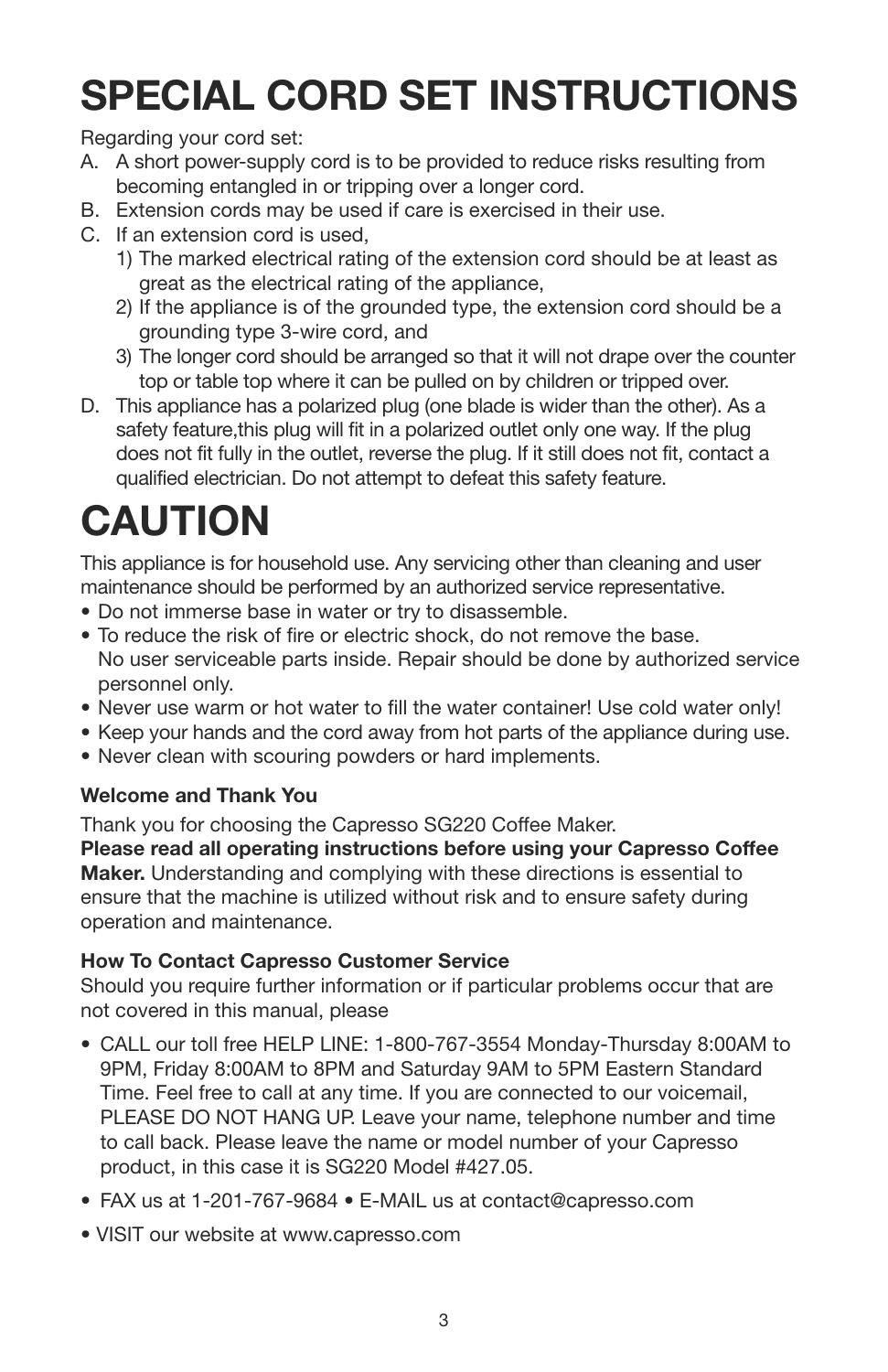





### **Accessories**

Please go to our website www.capresso.com to register your product and to order any additional parts and accessories.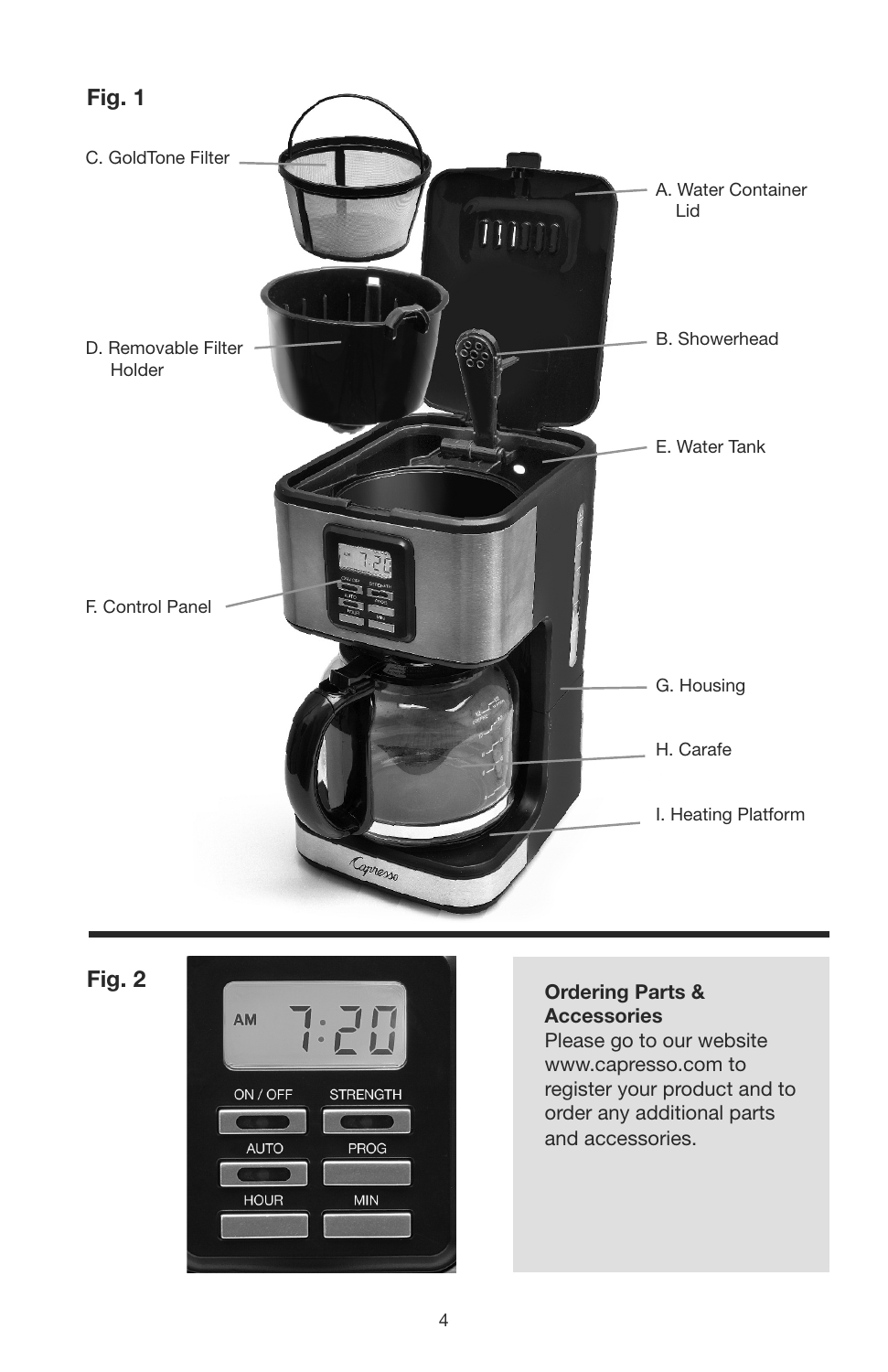#### **Before First Use**

After unpacking your coffee maker clean all the loose parts with warm water and make yourself familiar with the different functions. After reading these instructions, clean the internal parts of the machine by making two carafes using only water, without any ground coffee inside the filter.

#### **Setting the Clock**



- 1. When you plug the coffee maker into the outlet the LCD will display "AM12:00" and flash. All indicator lights will be off. 2. Press the HOUR or MIN button to advance the time. The word CLOCK will be shown in the upper right corner of the display. (Fig. 3).
- 3. Push and hold the HOUR button. The hours will advance. The display will show AM and PM. When the correct hour is displayed release the button and push and hold the MIN button to set the minutes.

**Attention**: You must change the clock when the time changes (Standard Time, Daylight Savings Time).

4. After a few seconds the CLOCK text will disappear from the screen and the time will be set.

#### **Automatic Start Function**

If you want the coffee maker to start brewing at a preset time automatically, set the automatic start function as follows:



 1. Press PROG button and the word TIMER will be shown in the upper left corner of the display and the numbers will start to blink. (Fig. 4).

 2. Set the delayed starting time by pressing HOUR and MIN button repetitively until the desired time is displayed. After 3 seconds, the numbers will stop blinking and the

clock will revert back to the actual time. The delayed start time is now set.

3. Press AUTO button so the green indicator light illuminates. You may check the automatic start time by pressing PROG button.

**Note:** You may cancel the automatic start function by pressing ON/OFF. If you want to change the automatic start time, follow the steps above to reset. When the time is due the indicator of AUTO will go out, while the indicator light for ON/OFF will illuminate red and the unit will start brewing.

#### **Using Your Coffee Maker**

Coffee makers produce very hot water. If you follow the sequence as described below you will avoid possible accidents which might cause severe injuries and burns.

- 1. Remove carafe from machine and fill carafe with desired amount of water. **Note:** Water will be absorbed during brewing process. The brewed coffee will be slightly less than markings on carafe.
- 2. Open the water container lid (Fig. 1, A) and fill the water tank (Fig. 1, E) with water. **Caution:** The water level should not exceed MAX level marked on the water level indicator on the side of the machine. If you fill too much water into the water tank the carafe may overflow with hot coffee.
- 3. Make sure the filter holder (Fig. 1, D) sits firmly in the filter holder housing. Then place the GoldTone filter (Fig. 1, C) into the filter holder and ensure it fits correctly. **Note:** A flat bottom paper filter can also be used instead of the GoldTone filter. Do not use a filter paper inside a GoldTone filter.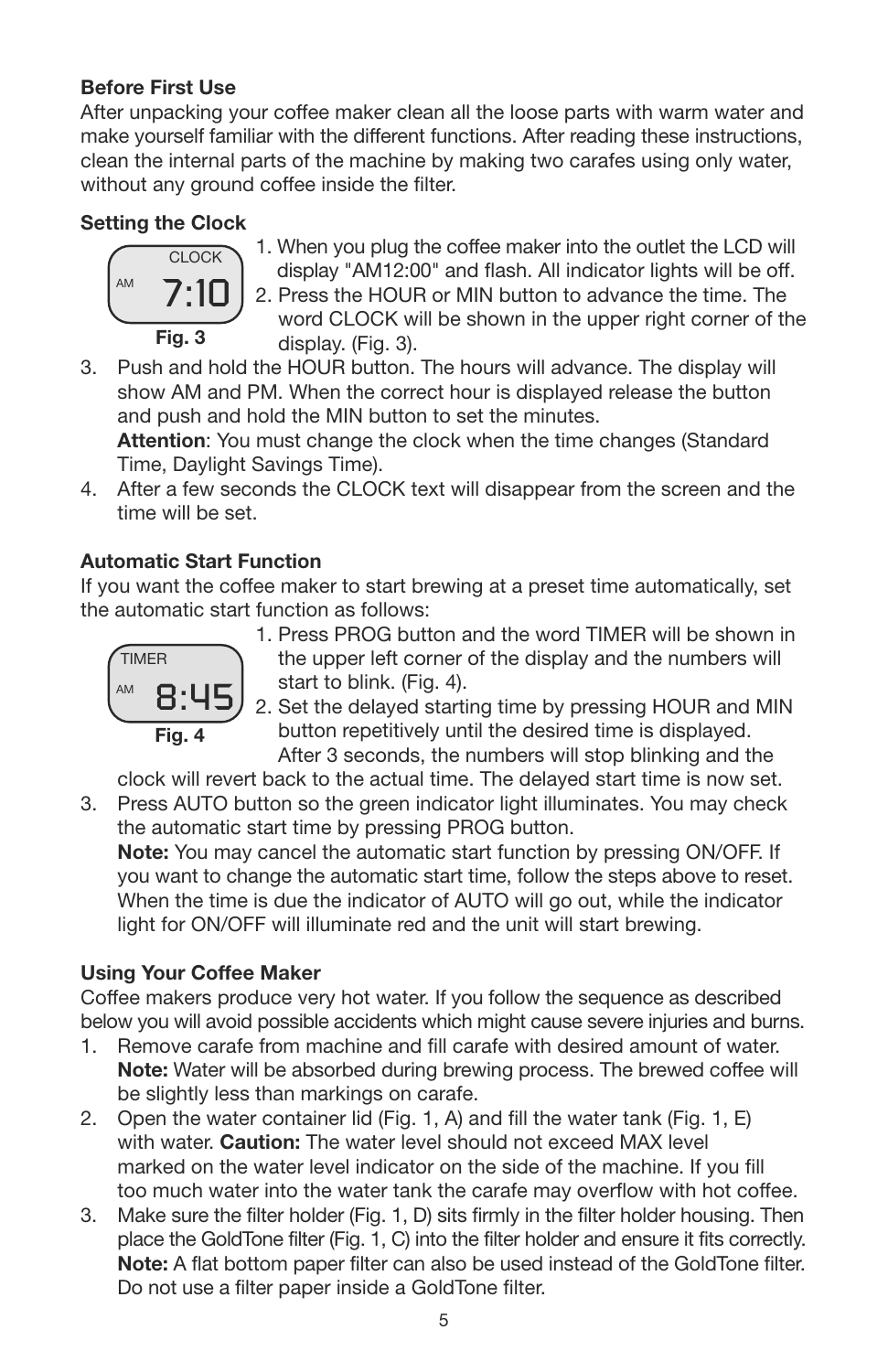**Caution:** If the filter holder is not engaged correctly into the housing, the drip stop in the filter holder might not open during brewing. Hot water and grinds could overflow and leak from the machine.

**Caution:** When you push against the drip stop from the bottom, and the filter holder lifts up, re-insert the filter holder. Otherwise the drip stop will not open during brewing. Hot water could overflow from the filter causing injuries.

- 4. Add medium coarse ground coffee into the GoldTone filter. Use approximately 1 level tablespoon of ground coffee per cup of coffee according to personal taste. Then close the top lid. DO NOT exceed 14 level tablespoons of coffee in the filter.
- 5. Make sure the carafe lid sits properly on the glass carafe. Insert the carafe into the machine. The inner part of the lid will push the drip stop up to let coffee brew through.
- 6. Press ON/OFF button, the button will be illuminated red. The appliance will begin brewing.

**Caution:** Never open the water container lid as long as coffee is brewing. Hot water could spill out causing burns. Wait until the brewing noise stops before lifting lid.

- 7. The brewing process can be interrupted by pressing the ON/OFF button at any time during operation, and the red light will turn off. **Note:** You can remove the carafe from the platform during the brewing process for approximately 30 seconds to pour a cup before brewing is finished.
- 8. Immediately after brewing is finished there could still be hot water in the filter passing through the ground coffee. This can take 1 to 3 minutes to pass through depending on how much coffee you used and how fine the coffee was ground. Wait until all brewed coffee is in the carafe before serving.
- 9. When the brewing is finished, the machine will keep the warming plate hot for 2 hours before automatically shutting off. To turn machine off after brewing press the ON/OFF button again until the indicator light turns off. For optimum coffee taste, serve coffee just after brewing.
- 10. If you want to make another carafe of coffee immediately after the first pot, make sure the machine is off and allow it to cool down for three minutes before refilling the water tank.

**Important:** Make sure the carafe is empty before brewing.

11. Always turn the coffee maker off and unplug the power cord from the electrical outlet when the coffee maker is not in use.

**Important:** Always use caution when opening the lid directly after brewing, or when the warming plate is on. Hot steam can rise from inside the machine and cause injury if contact with skin is made.

#### **Strength Setting**

When brewing small amounts of coffee (2 to 4 cups) or when wanting a more flavorful cup, push the STRENGTH button so it illuminates in blue. Next press the ON button until it illuminates in red and the brewing process begins. The brewing process will be slowed down to allow the coffee to reach its full aroma. If you pushed the STRENGTH button by mistake, just push it again until the blue indicator light is off.

#### **Memory**

If the power supply has been disrupted or machine was unplugged from the outlet unintentionally during operation, the appliance will continue operation automatically from the point when the disconnection occurred provided that the pause does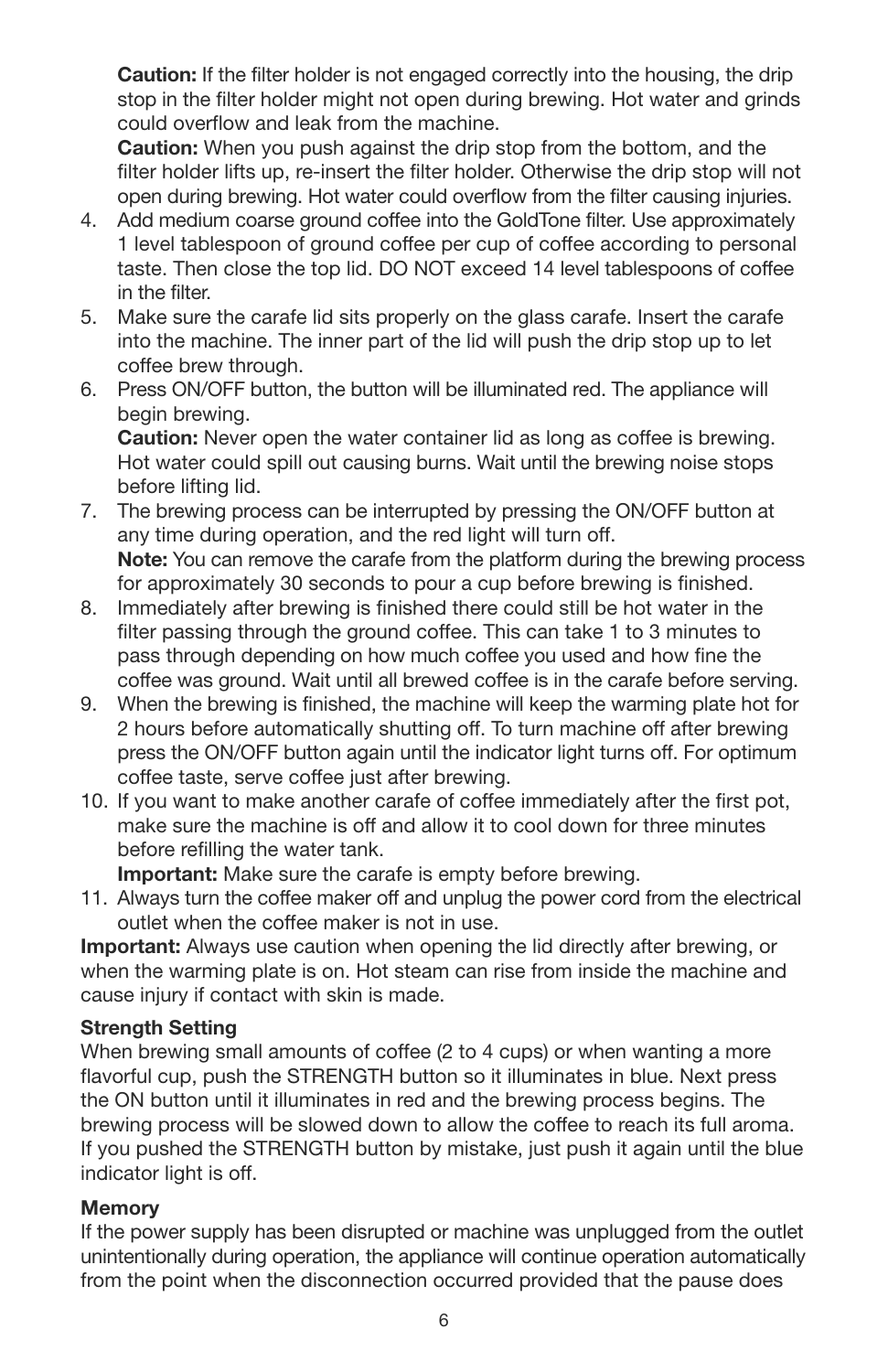not exceed 15 seconds. In the event the paused time exceeds 15 seconds, the display shows the default setting, the appliance must be reset and restarted.

#### **Cleaning & Maintenance**

**Caution:** Be sure to unplug the appliance and allow it to cool down before cleaning. To protect against electrical shock, do not immerse cord, plug or unit in water or liquid. After each use, always make sure plug is first removed from wall outlet.

- 1. Clean all detachable parts after each use in hot, soapy water. Make sure the drip-stop in the filter holder is free of any coffee particles; otherwise it might not close properly when removing the carafe. Clean the GoldTone filter and carafe after each use to ensure best tasting coffee every time.
- 2. Wipe the product's exterior surface with a soft, damp cloth to remove stains. Never use scouring agents or harsh abrasive cleaners.
- 3. Water droplets may buildup in the area above the filter and drip onto the product base during brewing. To control the dripping, wipe off the area with a clean, dry cloth after each use of the product.
- 4. Use a damp cloth to gently wipe the heating platform. Never use abrasive cleaner to clean the heating platform.
- 5. Dry all parts fully before placing back into the machine.

#### **Decalcifying**

To keep your coffee maker operating efficiently, it is important to decalcify at least every 2-4 months depending on local water hardness or when brewing 12 cups takes more than 15 minutes.

- 1. Before decalcifying, remove the GoldTone filter from the machine.
- 2. Dissolve 1 oz. (28 g) of Capresso Cleaning Solution (or other descaling agent) with 32 oz. (1 L) of water and pour mixture into water tank.
- 3. Place the empty carafe with the lid closed underneath the filter holder.
- 4. Turn the machine on for 2 minutes.
- 5. Turn the machine off and let sit for 15 minutes.
- 6. Turn machine on again and let the remaining descaling solution pass through.
- 7. Turn the coffee maker off, remove the carafe, empty and rinse a few times with fresh cold water.
- 8. Rinse the filter holder thoroughly with fresh water and replace.
- 9. Let the coffee maker cool down for a few minutes.
- 10. Fill the water tank with fresh cold water and brew through machine to fully rinse.
- 11. Turn off coffee maker and empty carafe.
- 12. Rinse by operating the appliance with fresh water 2-3 times after descaling.

#### **Hints for Great Tasting Coffee**

- 1. A clean coffee maker is essential for making great tasting coffee. Regularly clean the coffee maker as specified in the "Cleaning & Maintenance" section. Always use fresh, cold water in the coffee maker.
- 2. Store unused ground coffee in a cool, dry place. After opening a package of ground coffee, reseal it tightly or place into an airtight container. DO NOT store ground coffee in the refrigerator or freezer.
- 3. For optimum coffee taste, buy whole coffee beans and grind them just before brewing. Keep unused whole beans in an airtight container in a cool dry place.
- 4. DO NOT reuse ground coffee since this will greatly reduce the coffee's flavor. Reheating coffee is not recommended as coffee is at its peak flavor immediately after brewing.